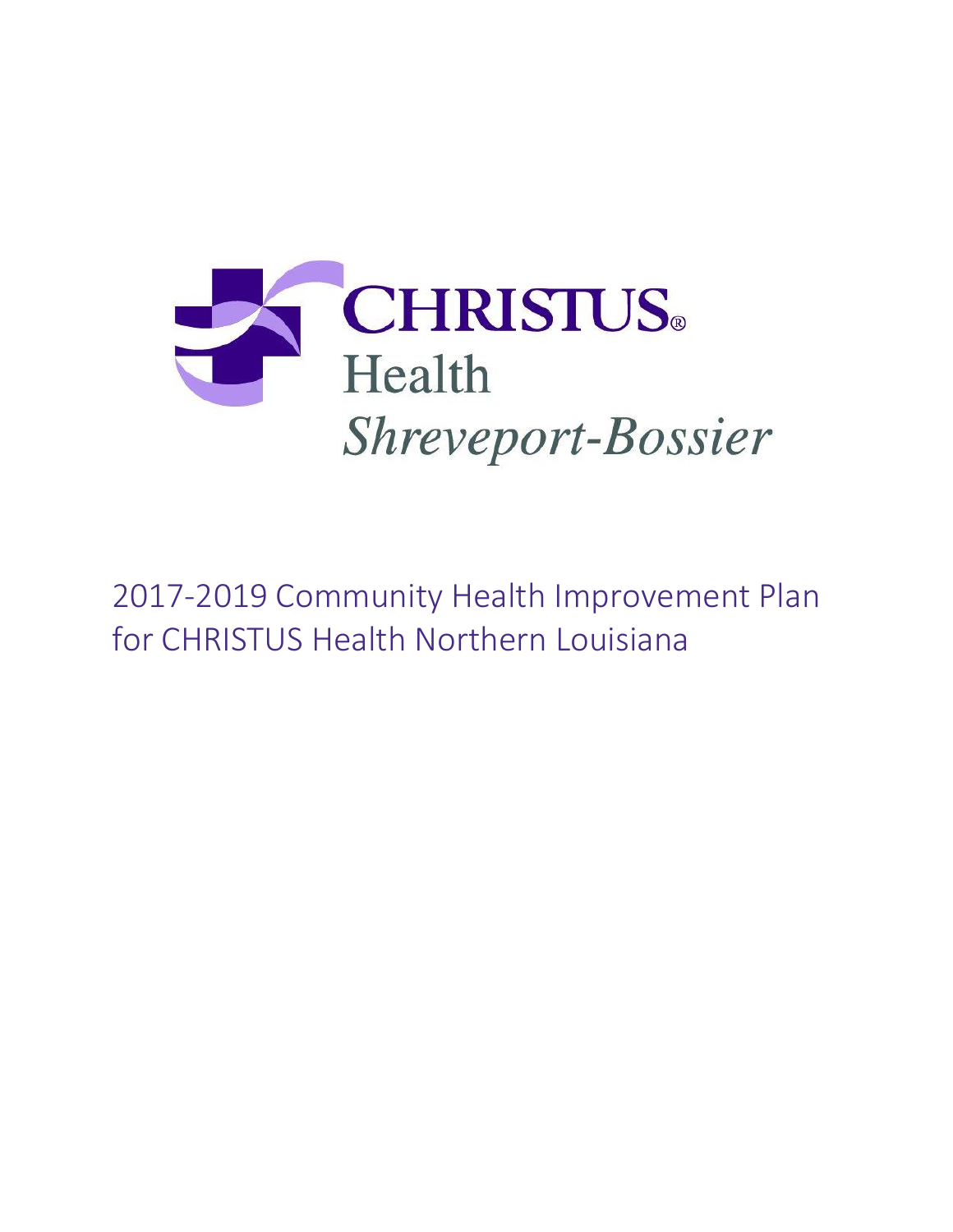#### **MISSION FOR IMPLEMENTATION**

CHRISTUS Health Shreveport-Bossier is a non-profit hospital located in Shreveport, Louisiana and represents CHRISTUS Health Northern Louisiana. CHRISTUS Health Northern Louisiana is part of CHRISTUS Health, formed in 1999 to strengthen the Catholic faith-based health care ministries of the Congregations of the Sisters of Charity of the Incarnate Word of Houston and San Antonio that began in 1866. Founded on the mission "to extend the healing ministry of Jesus Christ," CHRISTUS Health's vision is to be a leader, a partner, and an advocate in creating innovative health and wellness solutions that improve the lives of individuals and communities so that all may experience God's healing presence and love.

As part of this effort and to meet [federal IRS 990H requirements,](https://www.irs.gov/uac/About-Schedule-H-Form-990) this document serves as a community health improvement plan (CHIP) report for CHRISTUS Health Northern Louisiana. This report is the companion piece to the Community Health Needs Assessment (CHNA) report that was finalized June 2016 (see separate document), and based, in part, off of several needs identified in that document.

## **TARGET AREA/ POPULATION**

CHRISTUS Health Shreveport-Bossier sees patients from the following nine parishes in the Northern Louisiana region. The target population for most of the implementation strategies discussed in this report is dependent upon the priority area of focus, and will vary from patient groups to specific neighborhoods or communities within these parishes.

| <b>CHRISTUS Health Northern Louisiana Parishes</b> |                     |
|----------------------------------------------------|---------------------|
| <b>Bossier</b>                                     | <b>Natchitoches</b> |
| Caddo                                              | Sabine              |
| Claiborne                                          | Webster             |
| DeSoto                                             | Winn                |
| Lincoln                                            |                     |

## **PRIORITY HEALTH NEEDS**

Leadership for CHRISTUS Health Northern Louisiana was provided with a draft community health needs assessment report May 2016. A panel of experts comprised of both CHRISTUS staff and external partners representing various members of the community was tasked with reviewing the findings and determining which priority issues would be selected to address over the next three years as part of a community health implementation plan.

The panel took a number of things into consideration when choosing priorities. Some priorities were selected based off of issue prevalence and severity according to parish and regional secondary data. Input provided by key informants, focus group participants, and other community stakeholders was also heavily considered, especially for priority areas where secondary data were less available. The official Community Health Needs Assessment report was finalized June 2016 (see separate document). Based on the process described above, the priority health needs selected by CHRISTUS Health Northern Louisiana are: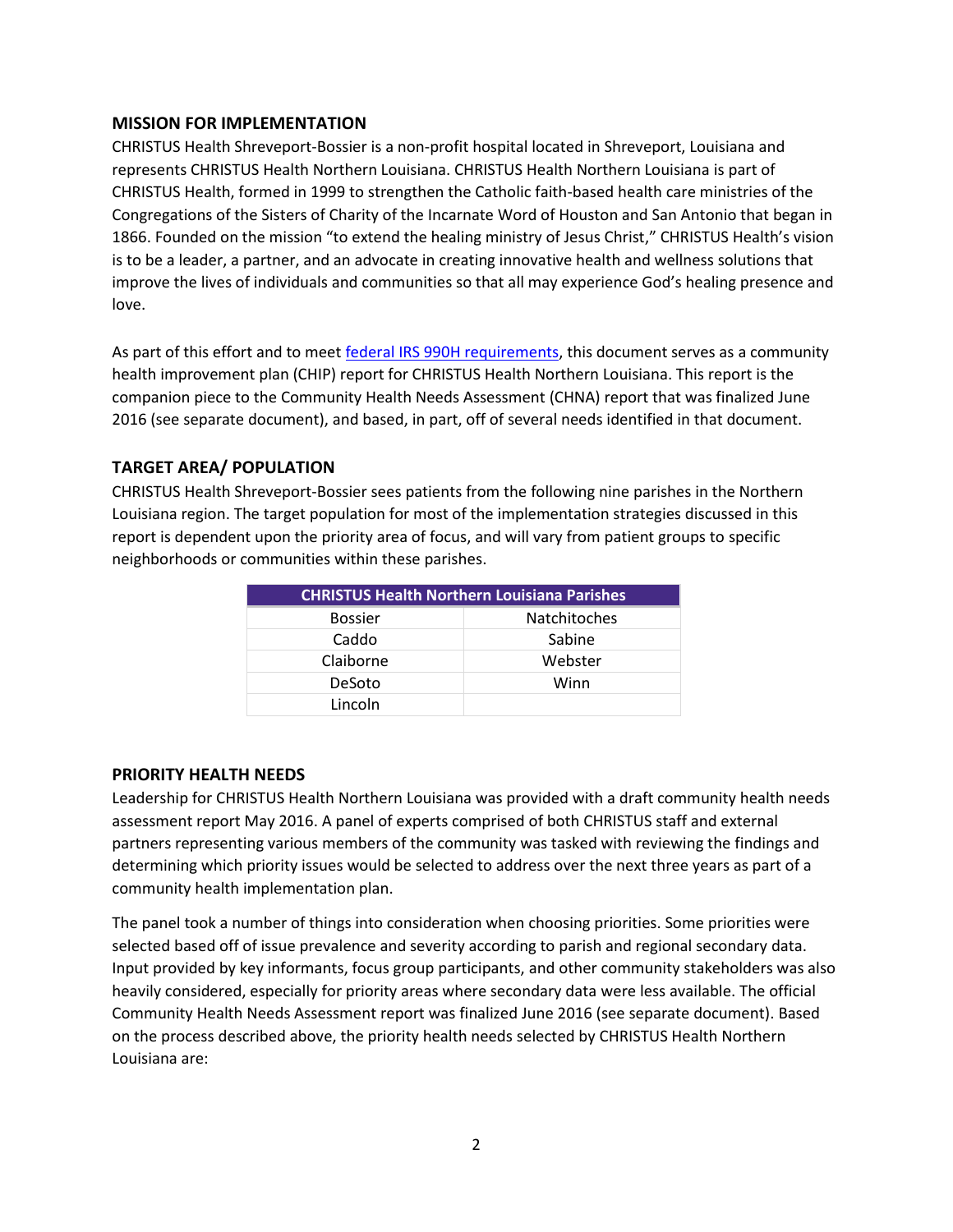- 1. Cardiovascular Health (includes Heart Disease, High Blood Pressure, High Cholesterol, Diabetes, and Stroke)
- 2. Nutrition & Healthy Eating (includes both obesity & malnutrition)
- 3. Tobacco Use
- 4. Sexually transmitted infections (STIs) and Teenage Pregnancy
- 5. Lack of Knowledge of Health Care Resources in the Community
- 6. Improve Access to Care for Uninsured and Underinsured Populations
- 7. Child Safety & Well-Being

## **SELECTED IMPLEMENTATION STRATEGY**

The following implementation strategies outline actions CHRISTUS Health Northern Louisiana will take over the next three years to address the seven priority health needs listed above.

### **CARDIOVASCULAR HEALTH PRIORITY STRATEGY**

Improve the accessibility of cardiovascular health and chronic disease prevention tools and resources to reduce poor health outcomes and the burden of cardiovascular and related diseases for populations at risk.

| <b>Major Actions</b>                                                              | <b>Sub-actions</b>                                                                                                                                                                                                                                                                                                                                                                                                                                                                                                                                                                       |
|-----------------------------------------------------------------------------------|------------------------------------------------------------------------------------------------------------------------------------------------------------------------------------------------------------------------------------------------------------------------------------------------------------------------------------------------------------------------------------------------------------------------------------------------------------------------------------------------------------------------------------------------------------------------------------------|
| <b>Explore opportunities to</b><br>enhance or expand<br>cardiovascular health and | Collaborate with community entities to expand educational<br>1.<br>outreach                                                                                                                                                                                                                                                                                                                                                                                                                                                                                                              |
| prevention                                                                        | 2. Collaborate with community entities to expand health screenings.<br>Anticipated Outcome: Implementing outreach and educational supports<br>that help people improve their cardiovascular health can assist in the<br>reduction of poor health outcomes and the burden of disease for<br>populations at risk.                                                                                                                                                                                                                                                                          |
| Provide chronic disease<br>management and Access                                  | Partner with providers to offer intensive cardiac rehab<br>1.<br>Provide care navigation, both internally and collaboratively<br>2.<br>Explore replication of the group appointment/ health care delivery<br>3.<br>model of MLK Clinic in other settings, if appropriate<br>Explore partnerships in the community to provide low cost access<br>4.<br>Provide diabetic education program and support groups<br>5.<br>Anticipated Outcomes: Providing chronic disease management and/or<br>access could reduce other preventable diseases and reduce need for<br>further hospitalization. |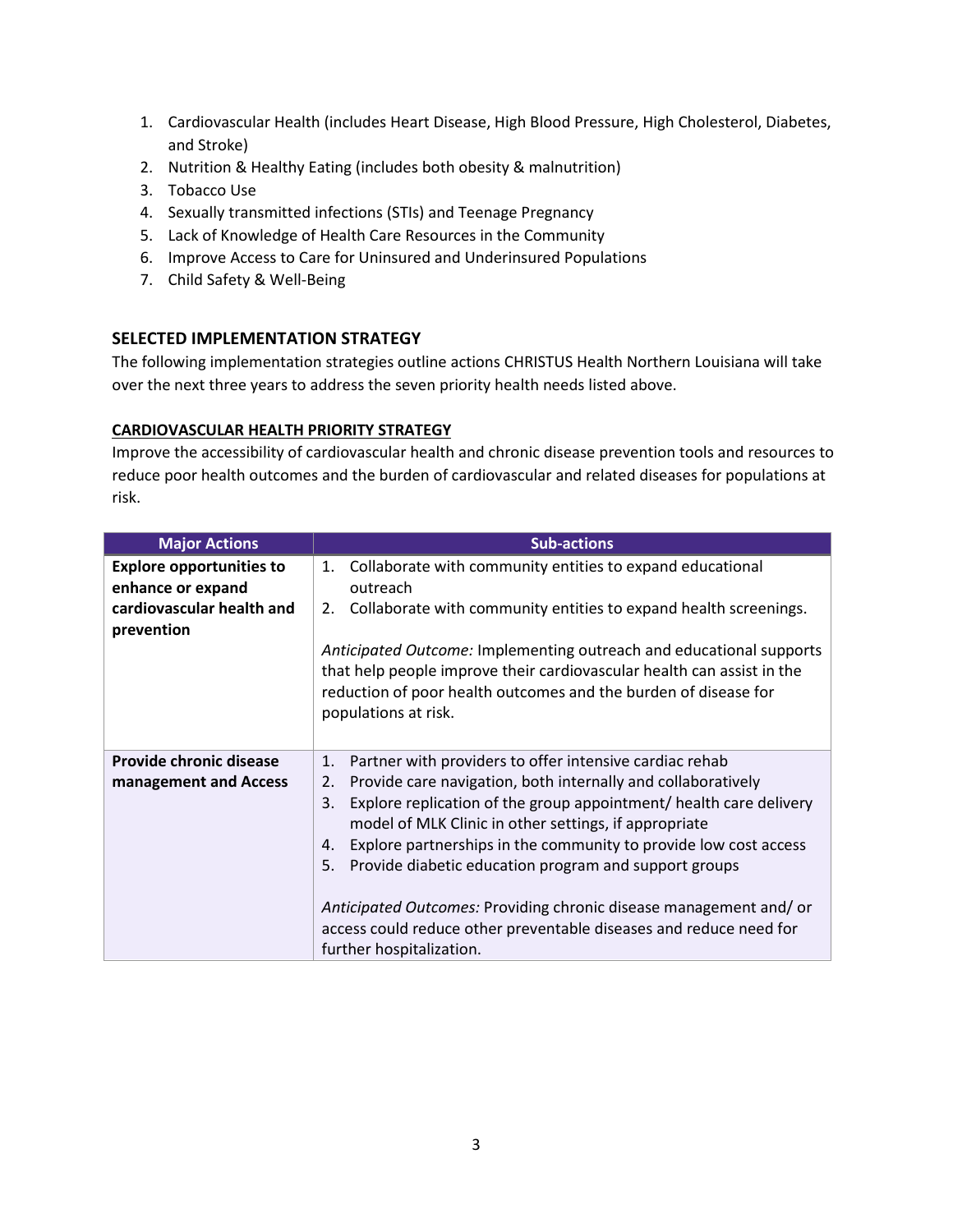### **NUTRITION AND HEALTHY EATING PRIORITY STRATEGY**

Expand partnerships and strategies to improve access to quality nutrition for communities in the CHRISTUS Northern Louisiana region.

| <b>Major Action(s)</b>                                  | <b>Sub-actions</b>                                                                                                                                                                                                                                                                |
|---------------------------------------------------------|-----------------------------------------------------------------------------------------------------------------------------------------------------------------------------------------------------------------------------------------------------------------------------------|
| <b>Provide nutrition and</b><br>healthy eating programs | 1. Provide nutrition and healthy eating education and supports<br>through school-based health centers and community garden<br>initiatives<br>Develop partnerships with other community entities to promote<br>2.<br>nutrition and healthy eating                                  |
|                                                         | Anticipated Outcome: Collaboration with community entities to<br>promote better understanding of fitness, nutrition, and healthy eating<br>would result in drop in childhood obesity rate in the community and<br>produces healthier children with lower rate of Type 2 diabetes. |

### **TOBACCO USE PRIORITY STRATEGY**

Develop opportunities to build off of existing tobacco cessation efforts to improve health outcomes associated with reduced smoking and tobacco use.

| <b>Major Action(s)</b>                         | <b>Sub-actions</b>                                                                                                                                                                                                                      |
|------------------------------------------------|-----------------------------------------------------------------------------------------------------------------------------------------------------------------------------------------------------------------------------------------|
| <b>Promote tobacco cessation</b><br>activities | 1. Partner with community entities to raise awareness/outreach and<br>offer referrals for tobacco cessation efforts<br>Coordinate and strengthen existing internal tobacco cessation<br>2.<br>initiatives                               |
|                                                | Anticipated Outcome: Improved outreach throughout the community<br>and in CHRISTUS facilities would result in more families accessing<br>tobacco cessation tools and resources, and result in a subsequent<br>reduction of tobacco use. |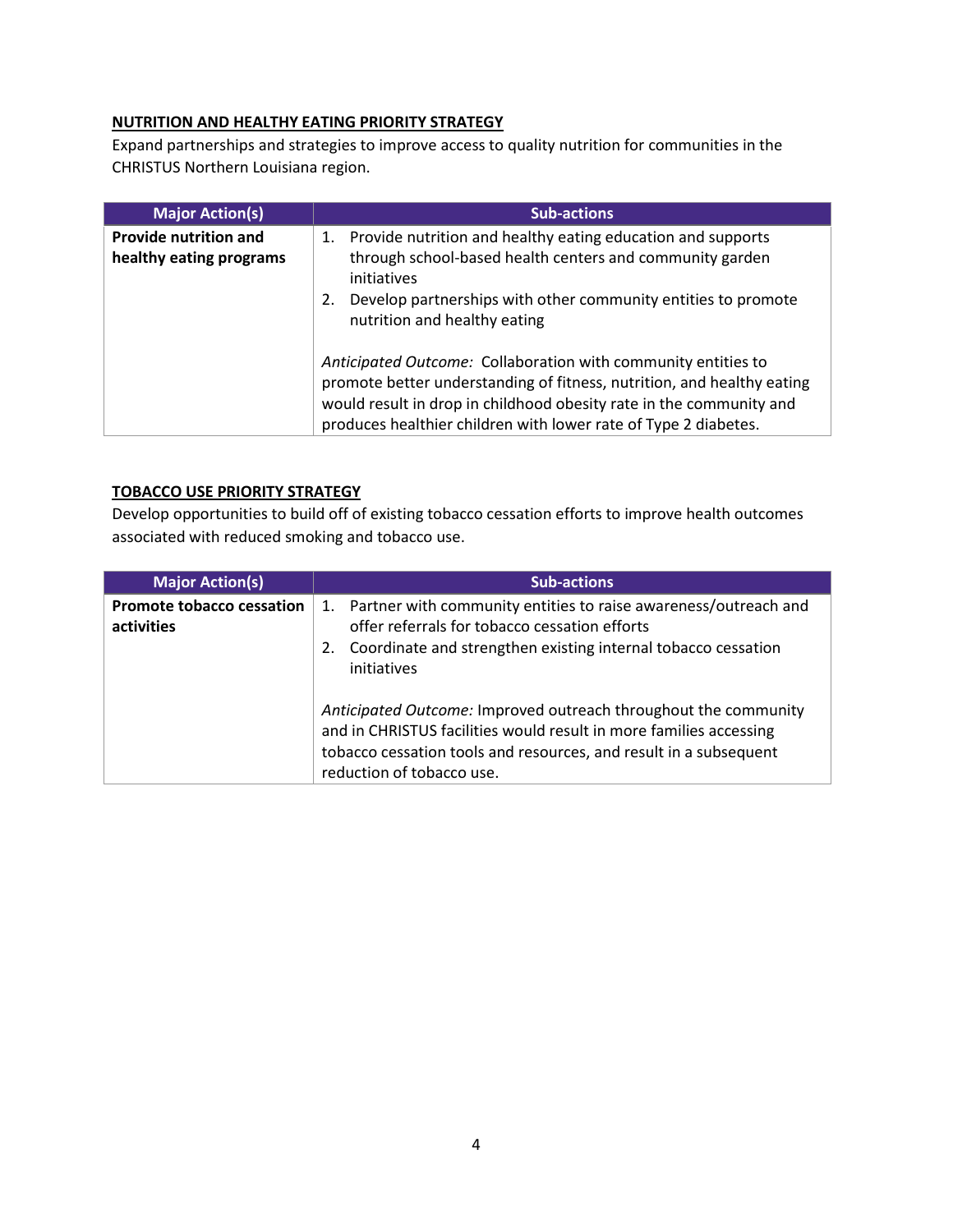### **SEXUALLY TRANSMITTED INFECTIONS AND TEENAGE PREGNANCY PRIORITY STRATEGY**

Expand partnerships and strategies to reduce STIs and teen pregnancy in the CHRISTUS Northern Louisiana region.

| <b>Major Action(s)</b>      | <b>Sub-actions</b>                                                                                                                                                                                                                               |
|-----------------------------|--------------------------------------------------------------------------------------------------------------------------------------------------------------------------------------------------------------------------------------------------|
| <b>Provide STI and teen</b> | 1. Provide STI and teen pregnancy prevention classes at school-based                                                                                                                                                                             |
| pregnancy prevention        | health centers                                                                                                                                                                                                                                   |
| efforts                     | Explore expanding Teen Mom program<br>2.                                                                                                                                                                                                         |
|                             | Explore expanding STI and teen pregnancy prevention efforts to<br>3.<br>other schools in the area                                                                                                                                                |
|                             | 4. Collaborate with communities entities                                                                                                                                                                                                         |
|                             | Participate in local STD Task Force<br>5.                                                                                                                                                                                                        |
|                             | Anticipated Outcome: Collaboration with community entities, especially<br>the school based health clinics, through education would result in the<br>decrease of unplanned teen pregnancy rate and sexual transmitted<br>infections and diseases. |

### **IMPROVING COMMUNITY KNOWLEDGE OF HEALTH CARE RESOURCES PRIORITY STRATEGY**

Educate and inform the larger community on the variety of health care programs and resources available to those in need.

| <b>Major Actions</b>                                                         | <b>Sub-actions</b>                                                                                                                                                           |
|------------------------------------------------------------------------------|------------------------------------------------------------------------------------------------------------------------------------------------------------------------------|
| Increase awareness among<br><b>CHRISTUS staff, partners,</b>                 | Collaborate with community entities to explore the creation of a<br>1.<br>centralized information resource                                                                   |
| and the general public on<br>the wealth of health care<br>programs available | Educate physicians and social workers on existing resources<br>2.<br>available so that they can refer patients as appropriate                                                |
| throughout the region                                                        | Anticipated Outcome: As a trusted health care provider, CHRISTUS<br>Northern Louisiana can participate in enhancing the community's<br>understanding of available resources. |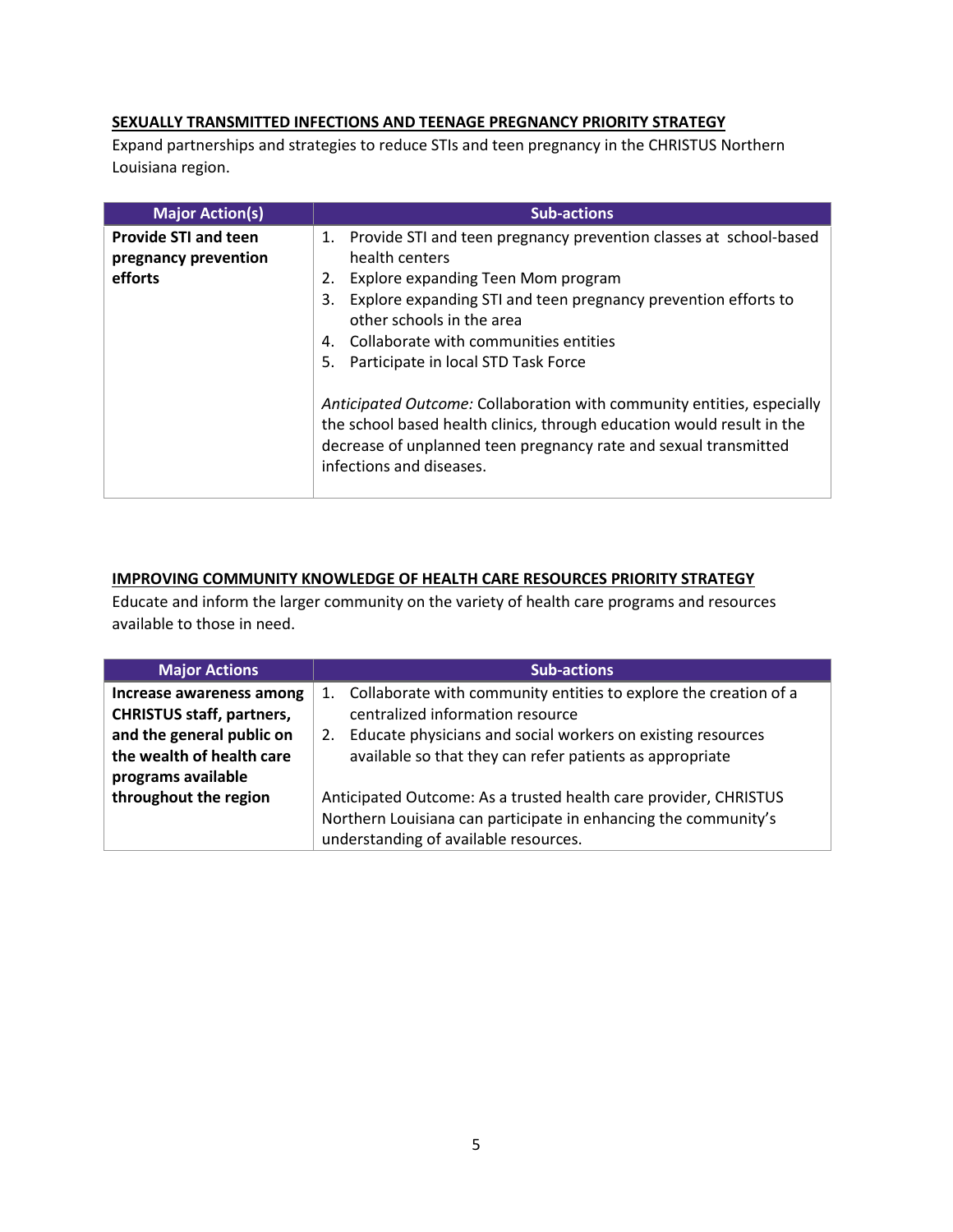# **IMPROVING ACCESS TO CARE PRIORITY STRATEGY**

Improve primary care access for the uninsured and underinsured through the exploration, expansion, and promotion of community-based health care delivery in the CHRISTUS Health Northern Louisiana region.

| <b>Major Actions</b>                                     | <b>Sub-actions</b>                                                                                                                                                                                     |
|----------------------------------------------------------|--------------------------------------------------------------------------------------------------------------------------------------------------------------------------------------------------------|
| Achieve a 10% reduction in                               | Use of care coordination<br>1 <sub>1</sub>                                                                                                                                                             |
| <b>ED visits for the</b>                                 | Collaborate with other community providers to promote<br>2.                                                                                                                                            |
| economically                                             | alternate access points                                                                                                                                                                                |
| disadvantaged by                                         | Collaborate with community entities to explore creation of a<br>3.                                                                                                                                     |
| improving access to                                      | centralized information resource.                                                                                                                                                                      |
| appropriate care                                         |                                                                                                                                                                                                        |
| alternatives.                                            |                                                                                                                                                                                                        |
|                                                          | <b>Anticipated Outcome:</b>                                                                                                                                                                            |
|                                                          | Document the number of persons who receive appropriate care in the                                                                                                                                     |
|                                                          | appropriate setting as a percentage that contributes toward the goal of                                                                                                                                |
|                                                          | a 10% reduction in the inappropriate visits to the ED by the                                                                                                                                           |
|                                                          | economically disadvantaged.                                                                                                                                                                            |
|                                                          |                                                                                                                                                                                                        |
| <b>Explore the expansion of</b>                          | Implement strategies to increase access points to primary care<br>1.                                                                                                                                   |
| primary care                                             | Explore possibility of creating hybrid models of primary care<br>2.                                                                                                                                    |
|                                                          | Provide care navigation, both internally and collaboratively<br>3.                                                                                                                                     |
|                                                          | Explore opportunities to implement strategies shown to be<br>4.                                                                                                                                        |
|                                                          | effective for uninsured / underinsured (e.g. case management                                                                                                                                           |
|                                                          | collaboration with FQHCs and other local providers)                                                                                                                                                    |
|                                                          |                                                                                                                                                                                                        |
|                                                          | Anticipated Outcome: Establishing a more robust system of primary                                                                                                                                      |
|                                                          | care in the area will improve coordination of care and health care<br>access for the uninsured and underinsured.                                                                                       |
|                                                          |                                                                                                                                                                                                        |
| <b>Maximize ways to provide</b><br>affordable medication | Partner with pharmaceutical companies and/or other medication<br>1.                                                                                                                                    |
|                                                          | assistance programs                                                                                                                                                                                    |
| options                                                  |                                                                                                                                                                                                        |
|                                                          | Anticipated Outcome: Providing medication assistance to as many                                                                                                                                        |
|                                                          |                                                                                                                                                                                                        |
|                                                          |                                                                                                                                                                                                        |
|                                                          | people as possible who qualify will allow individuals increased access to<br>much needed medications at a reduced/reasonable cost, which may<br>improve health outcomes or overall disease management. |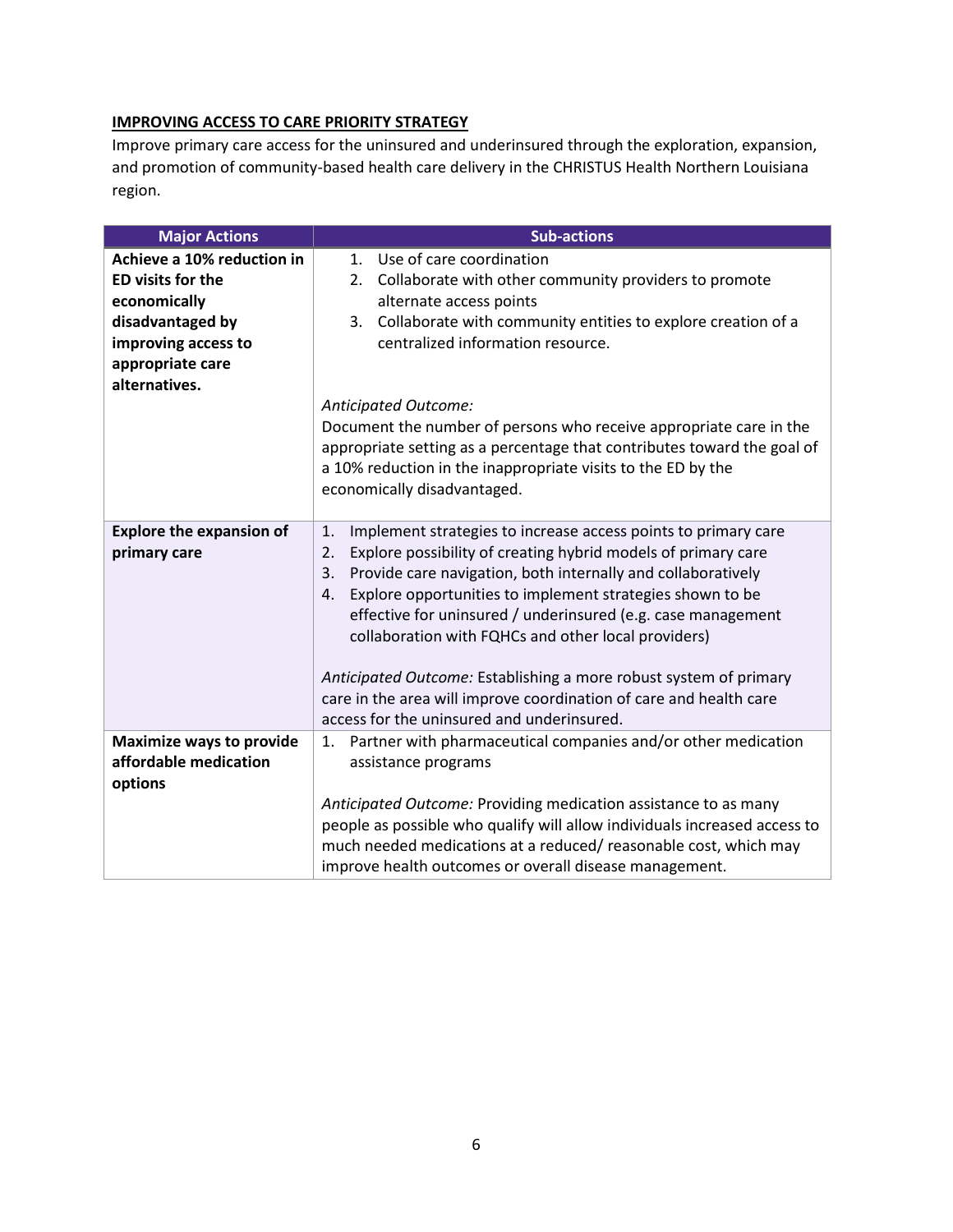## **CHILD SAFETY AND WELL-BEING PRIORITY STRATEGY**

Contribute to regional strategies to ensure child safety and well-being is prioritized in the CHRISTUS Health Northern Louisiana region.

| <b>Major Actions</b>          | <b>Sub-actions</b>                                                         |
|-------------------------------|----------------------------------------------------------------------------|
| Provide awareness among       | Educate health professionals, such as ED staff, and others about the<br>1. |
| clinicians, schools, and      | signs of suspected child abuse and neglect                                 |
| others on the many issues     | Build partnerships with community entities to promote overall child<br>2.  |
| related to child safety       | safety & well-being                                                        |
|                               | Provide services through School Based Health Centers<br>3.                 |
|                               | Continue partnership to support CARA Center, which has staff<br>4.         |
|                               | certified to educate area teachers                                         |
|                               |                                                                            |
|                               | Anticipated Outcome: Developing alliances and strategies to raise          |
|                               | awareness about child safety can help create safer environments for        |
|                               | the region's kids.                                                         |
| <b>Address and reduce the</b> | Collaborate with state and local agencies to create community<br>1.        |
| region's high infant          | awareness.                                                                 |
| mortality rate                | Expand and promote the Teen Mom program<br>2.                              |
|                               |                                                                            |
|                               | Anticipated Outcome: Collaboration with state and local agencies to        |
|                               | create community awareness would result in the decrease in number of       |
|                               | infant mortality due to suspected abuse or lack of resources.              |

## **OTHER COMMUNITY NEEDS THAT CANNOT NOT BE ADDRESSED**

In an effort to maximize any resources available for all seven priority areas, the CHRISTUS Health Northern Louisiana CHNA Advisory Committee determined that the following issues would not be explicitly included in their community health improvement plan (CHIP):

- Mental health
- Cancer
- Environmental health
- Human trafficking

While all four areas are a community concern, it was determined that for some of these needs there are other health care facilities and organizations in the region who better equipped or have designated resources at their disposal to specifically address these needs. This is especially true for mental health.

Every year the CHRISTUS Cancer Treatment Center provides free cancer screenings throughout the community, sponsorships to the American Cancer Society and Susan G. Komen Race for the Cure, and numerous wellness programs and support services for cancer patients, survivors, and their families. In addition, the Cancer Center has a partnership with Ochsner Health Network, which allows the Center to connect local patients to promising clinical trials, thus providing them with access to the latest treatment options. While the Cancer Center will continue this important work, CHRISTUS Health